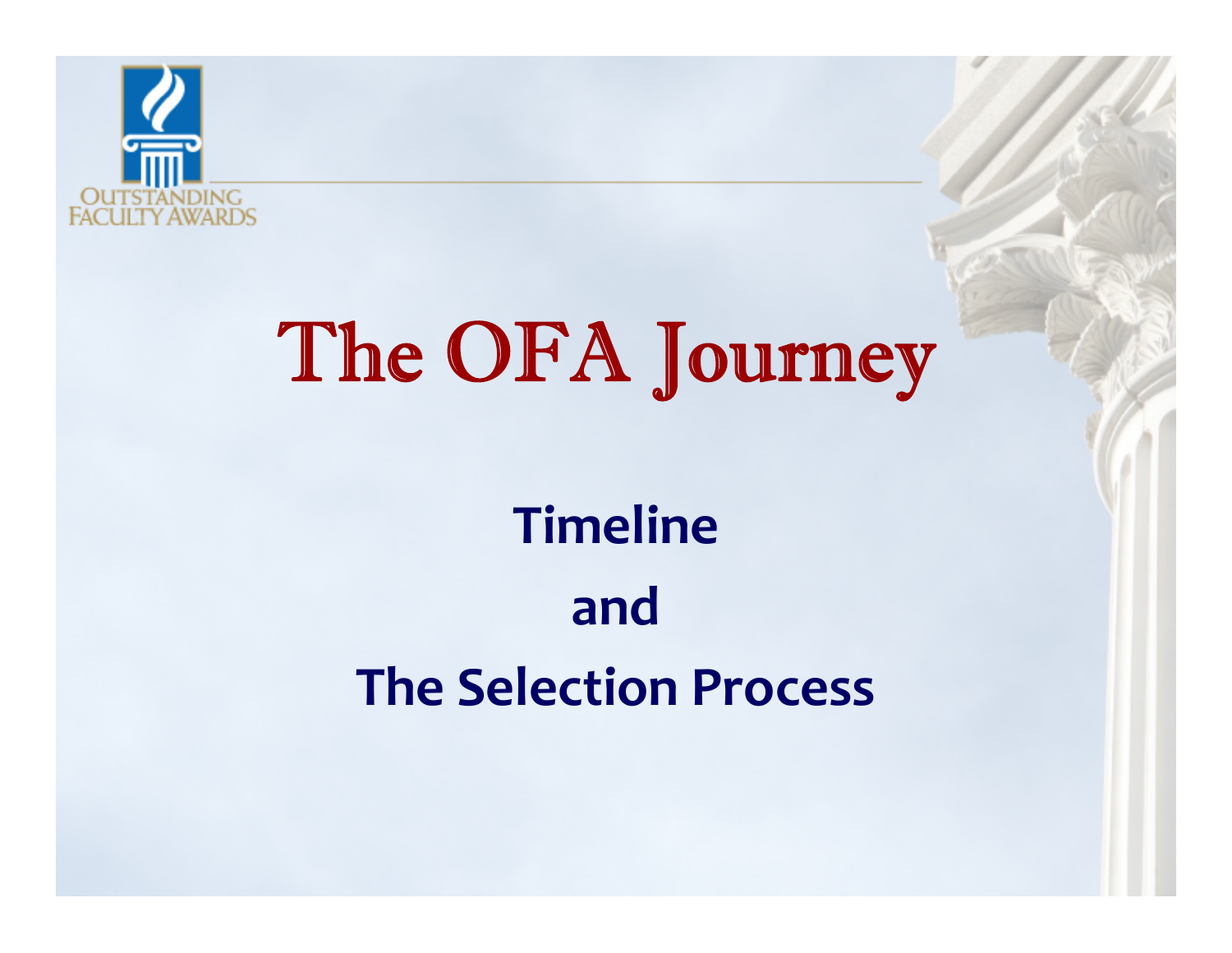

# Quick History

- **Created in 1986; first award in 1987**
- **Total of 290 Virginia faculty have been honored (including <sup>2010</sup> recipients)**
- **Awards originally funded with public funds**
- **Dominion became corporate sponsor in 2005 and has renewed its commitment for 2011.**
- **Over the pas<sup>t</sup> two decades awards have totaled more than \$1.1 million**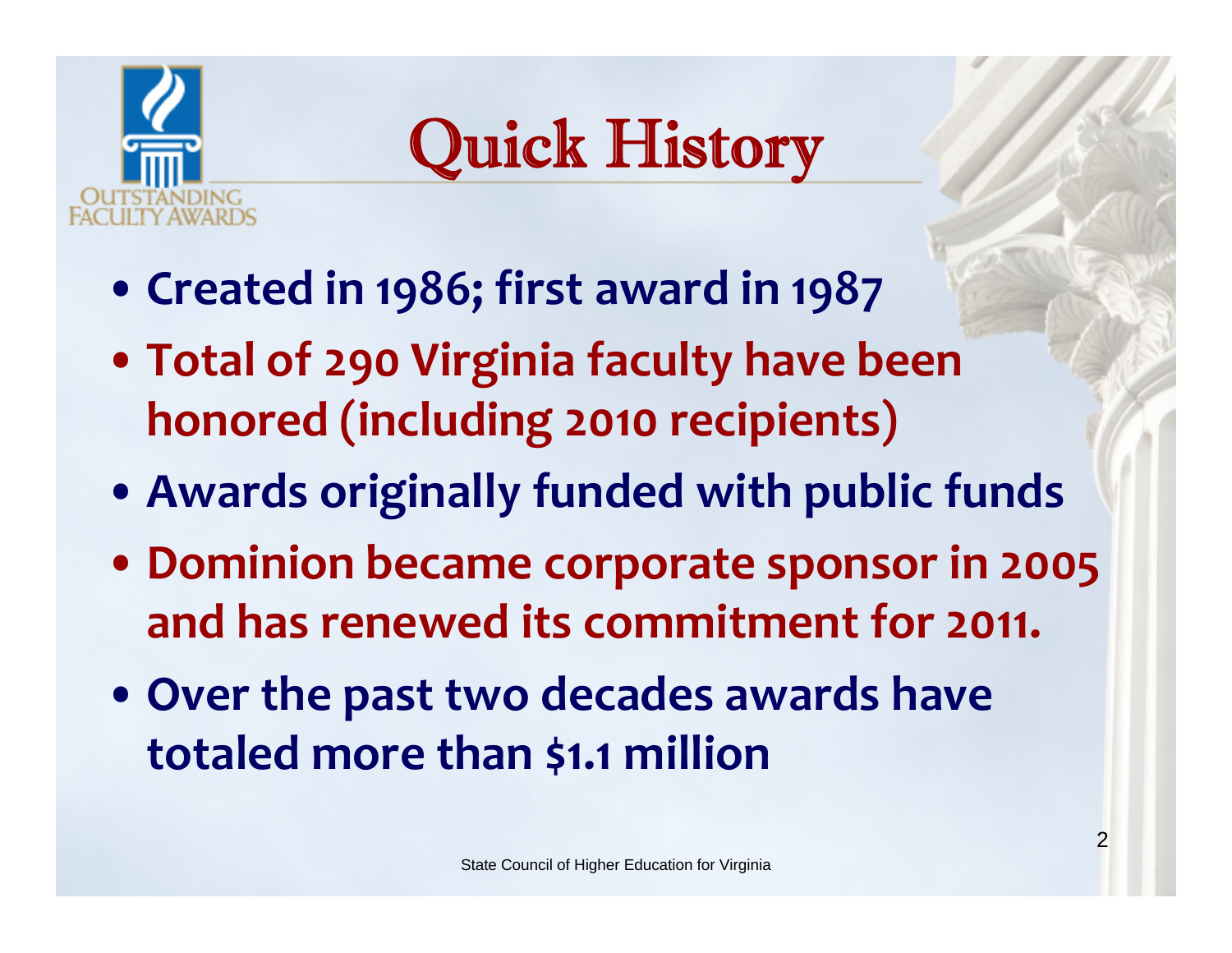#### Nominations Submitted 2000-2010

DING ARDS



State Council of Higher Education for Virginia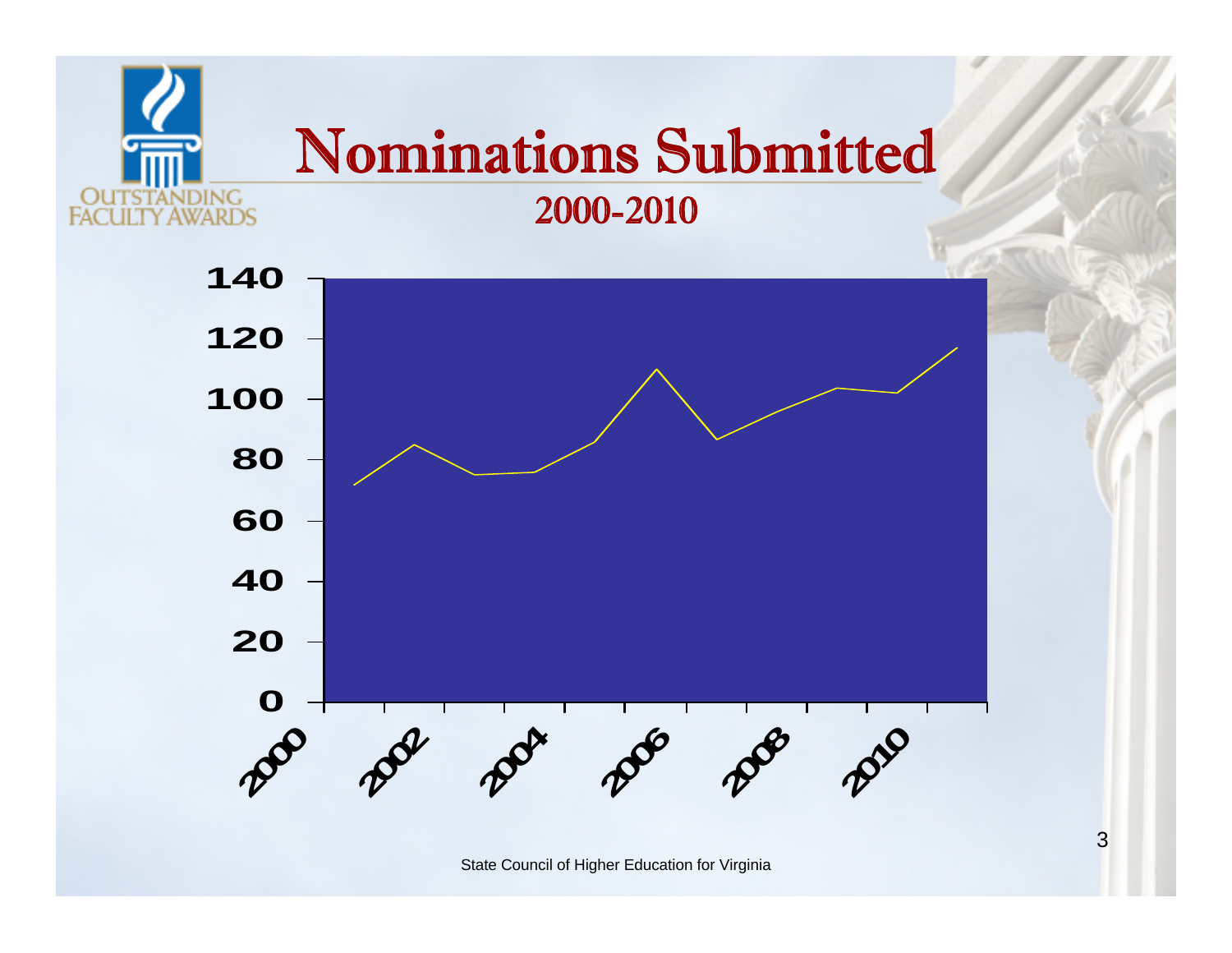



*Each Spring*

- $\bullet$  **Memo from SCHEV Director to** *all* **Presidents announces start of new cycle and due date for nominations**
- $\bullet$  **New Nomination Guidelines are posted on SCHEV website and included with Director's Memo**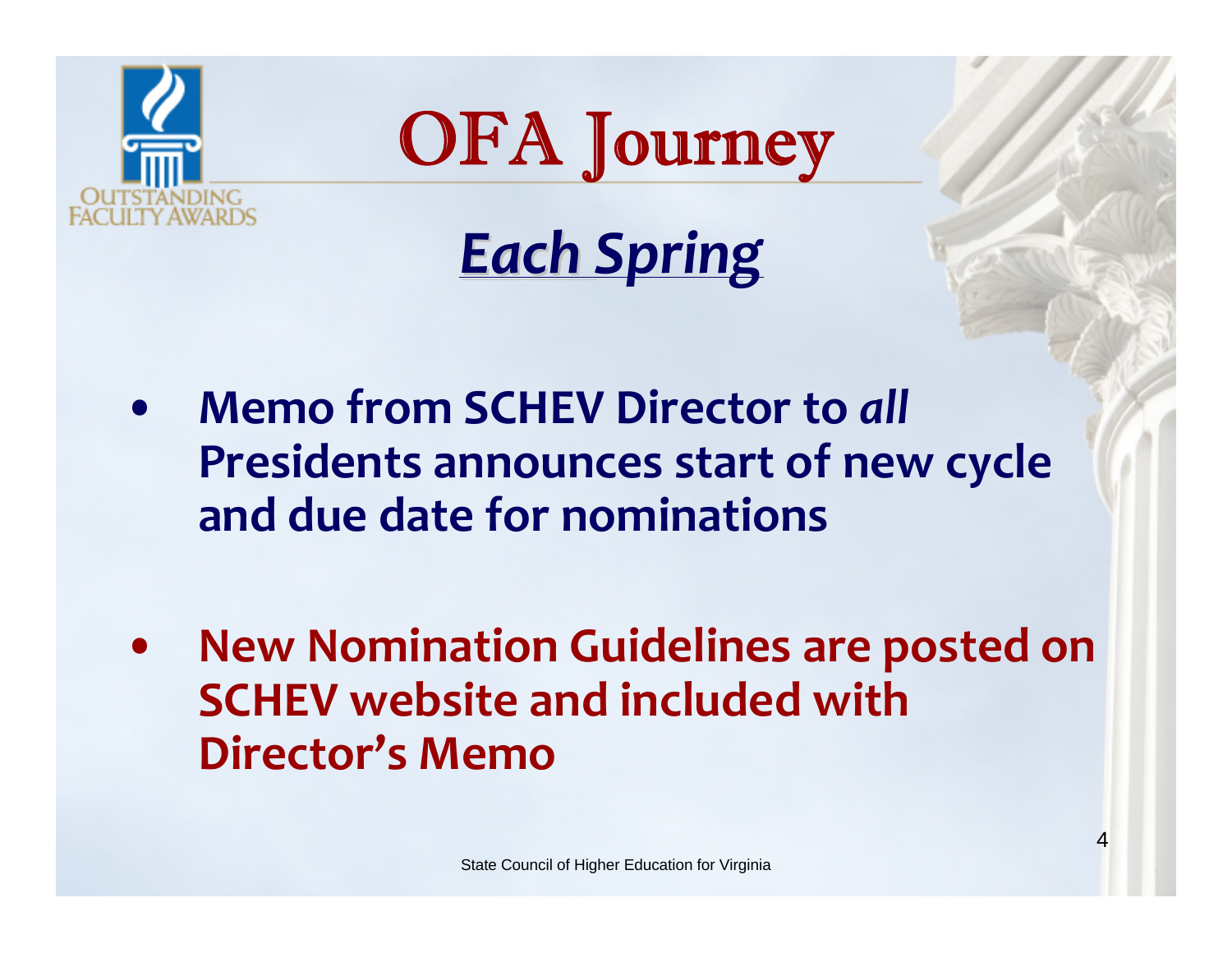



## *During the Summer*

- **Staff recruits volunteer Peer Reviewers**
- **Peer Reviewers are previous recipients, and Provosts or their designees**
- **Peer Reviewers review within their own category**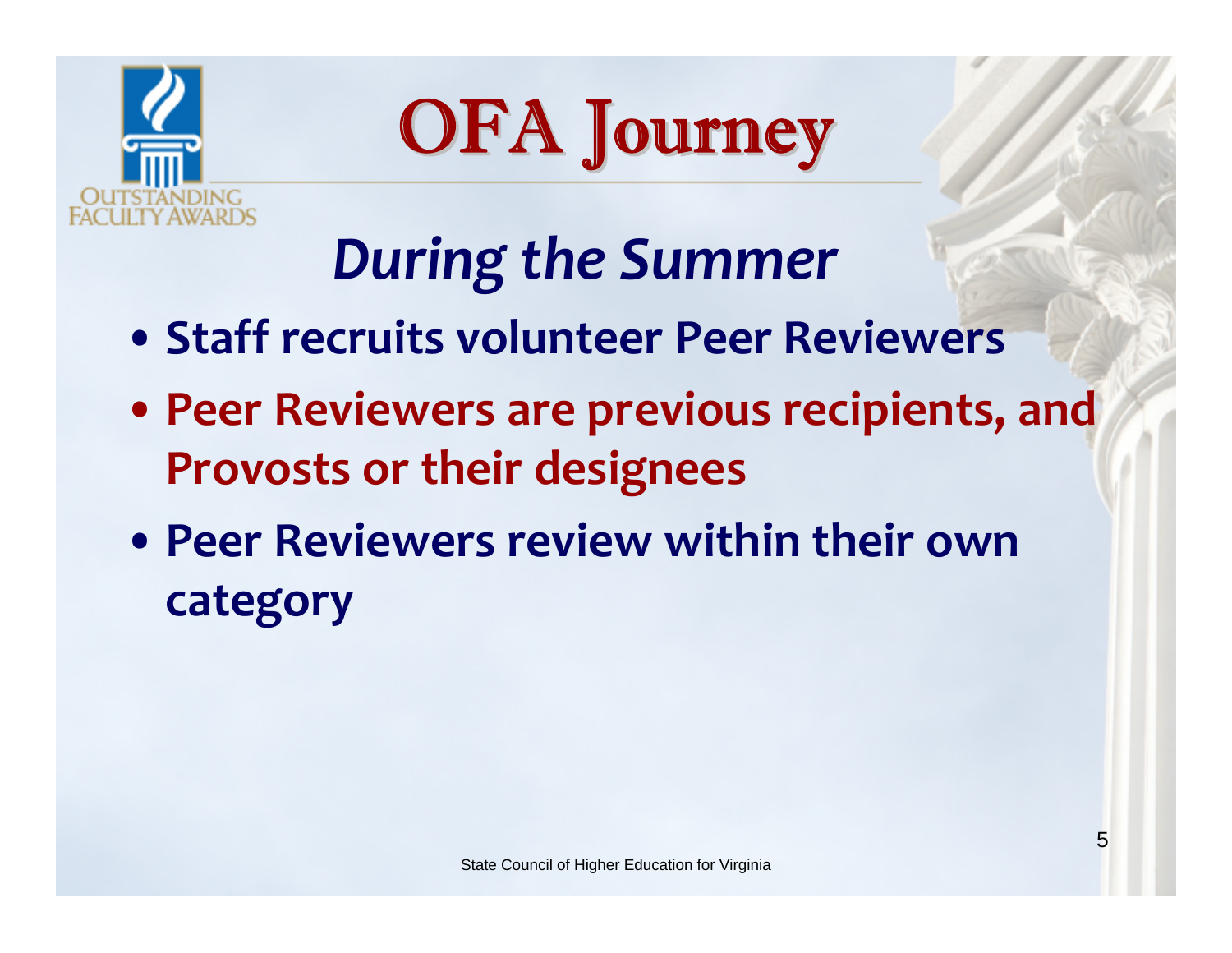



#### *In the Fall*

- **Nominations packets are sent to Peer Reviewers**
- **Peer Reviewers have about 30 days to select the Finalists**
- **Finalists' nominations are then forwarded to Final Review Panel**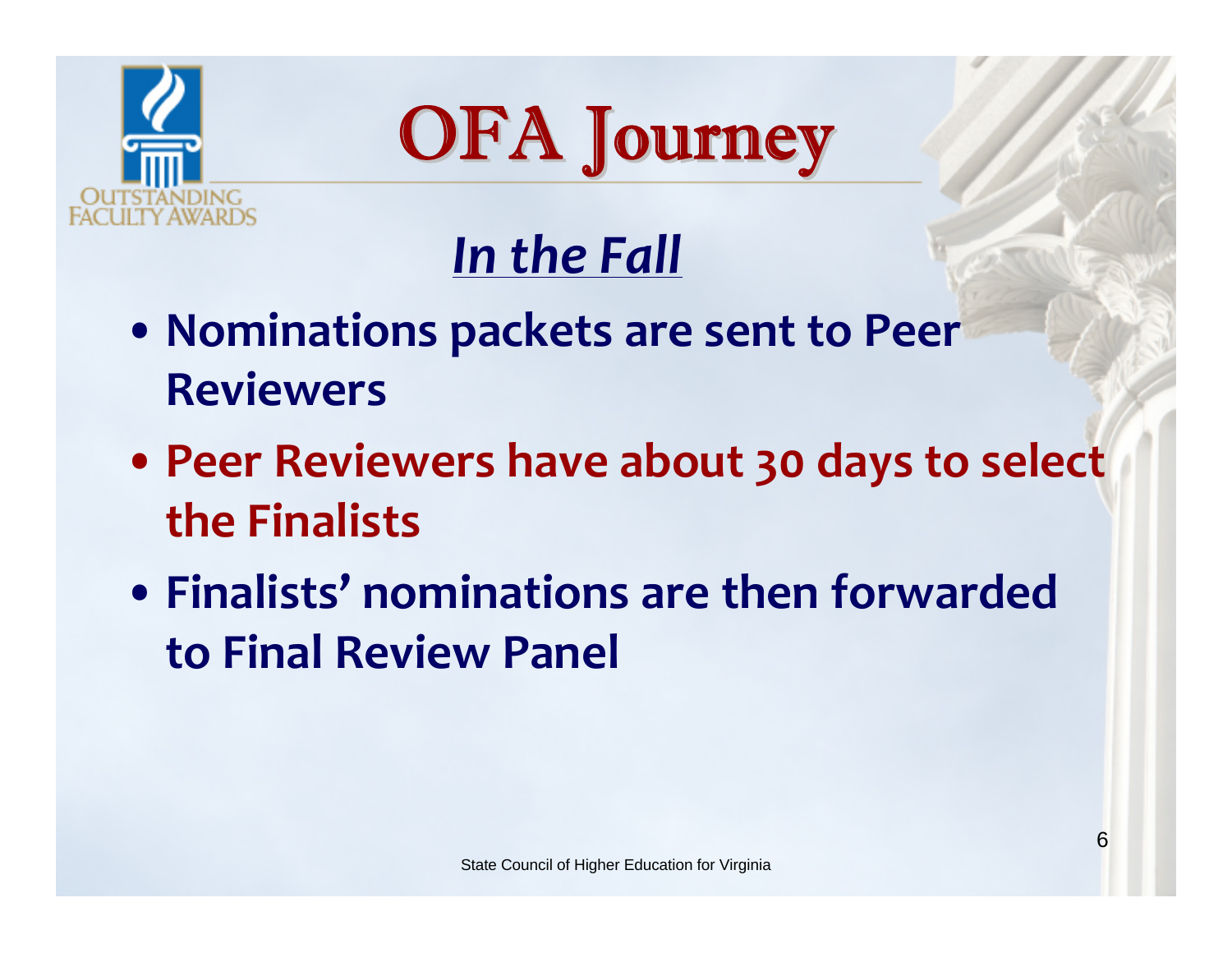



## *During the Winter*

- **Final Review Panel also has about 30 days to review and send scores back to SCHEV**
- **Final Review Panel meets at SCHEV to make final selection of recipients**
- **OFA Awards Ceremony usually takes place in February**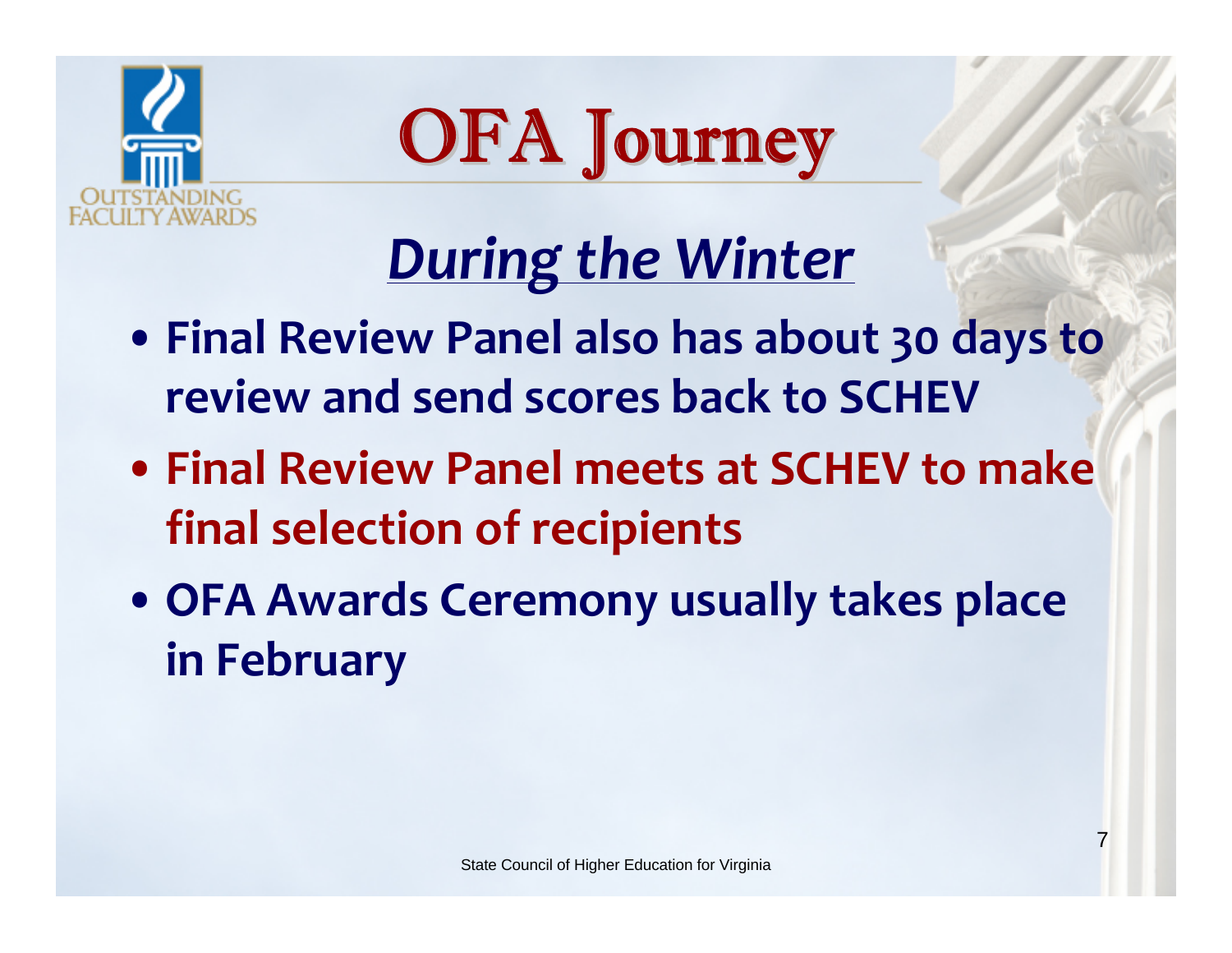

# **Selection of OFA Recipients occurs in two stages:**

1. **Peer Reviews**

#### **2. Final Reviews**

State Council of Higher Education for Virginia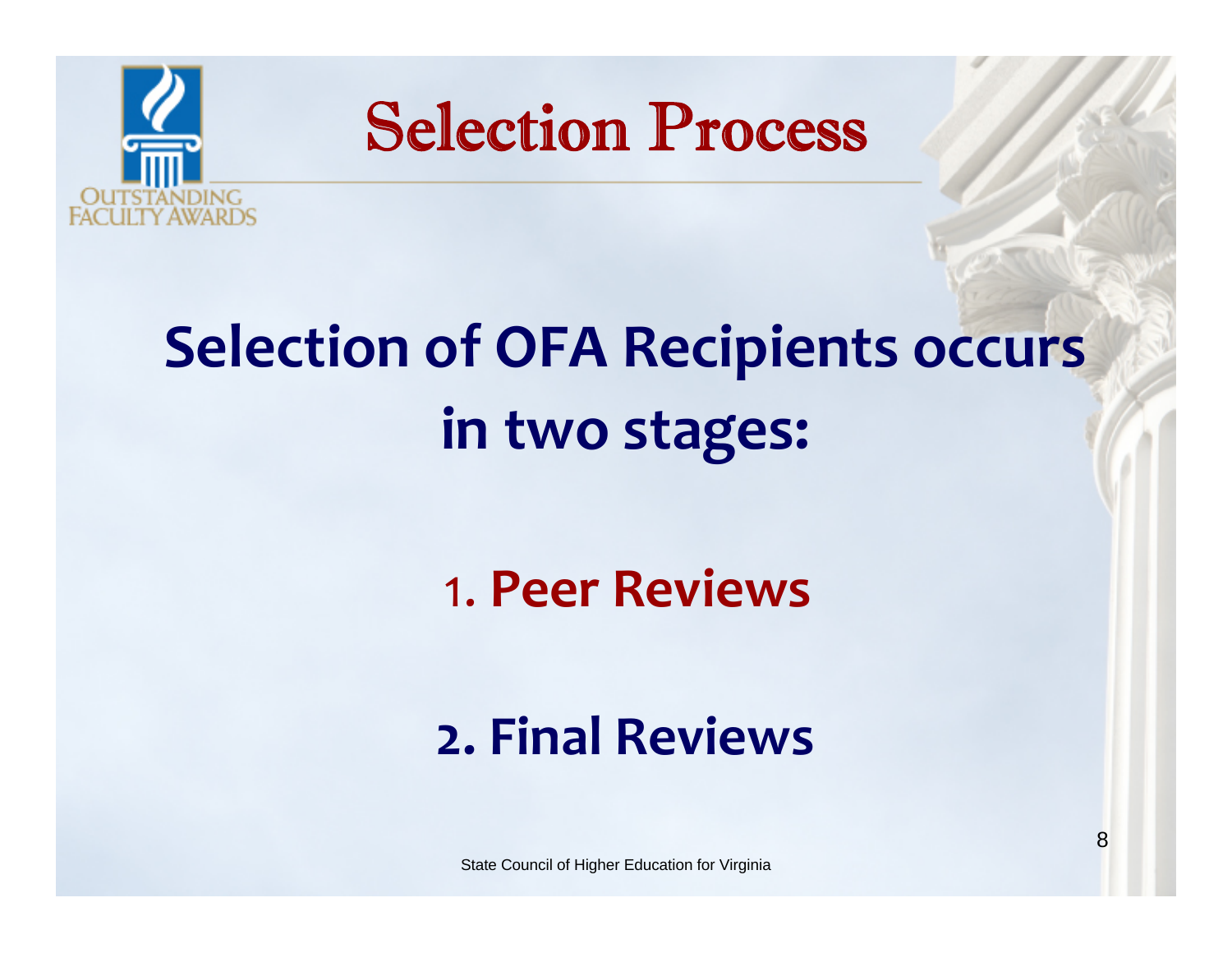

#### Peer Review Process

- **Peer Reviewers review the nominations for each category**
- **Nominees in the top 25% of each category advance to the final selection process**
- **Peer Reviewers do not have <sup>a</sup> face‐to‐face meeting**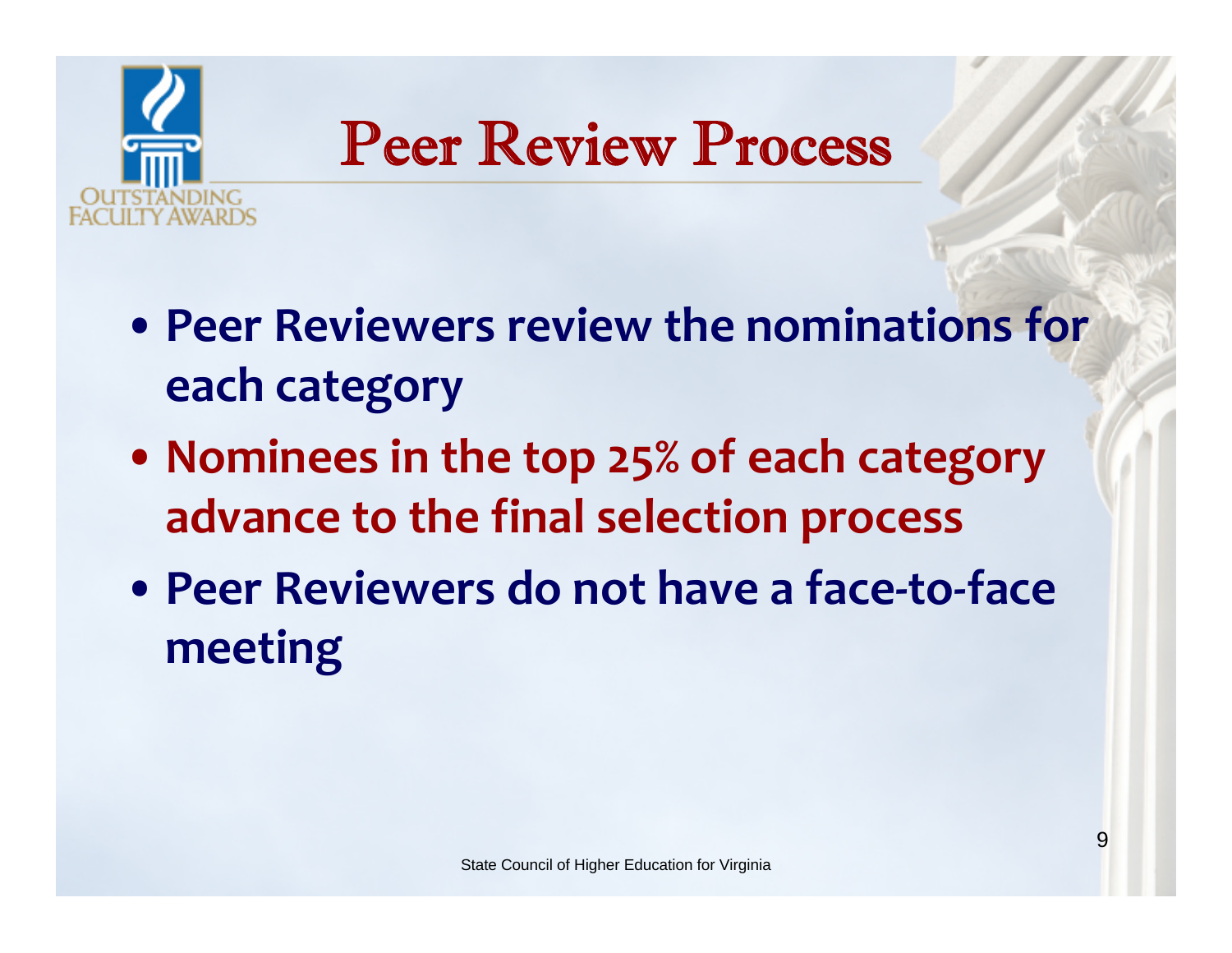

- **Consider nominees' accomplishments** *within the context of their category and the mission of their institutions*
- **Reviewers use criteria from Nomination Guidelines as basis for evaluation;** *beyond these criteria, use their discretion in distinguishing between nominees.*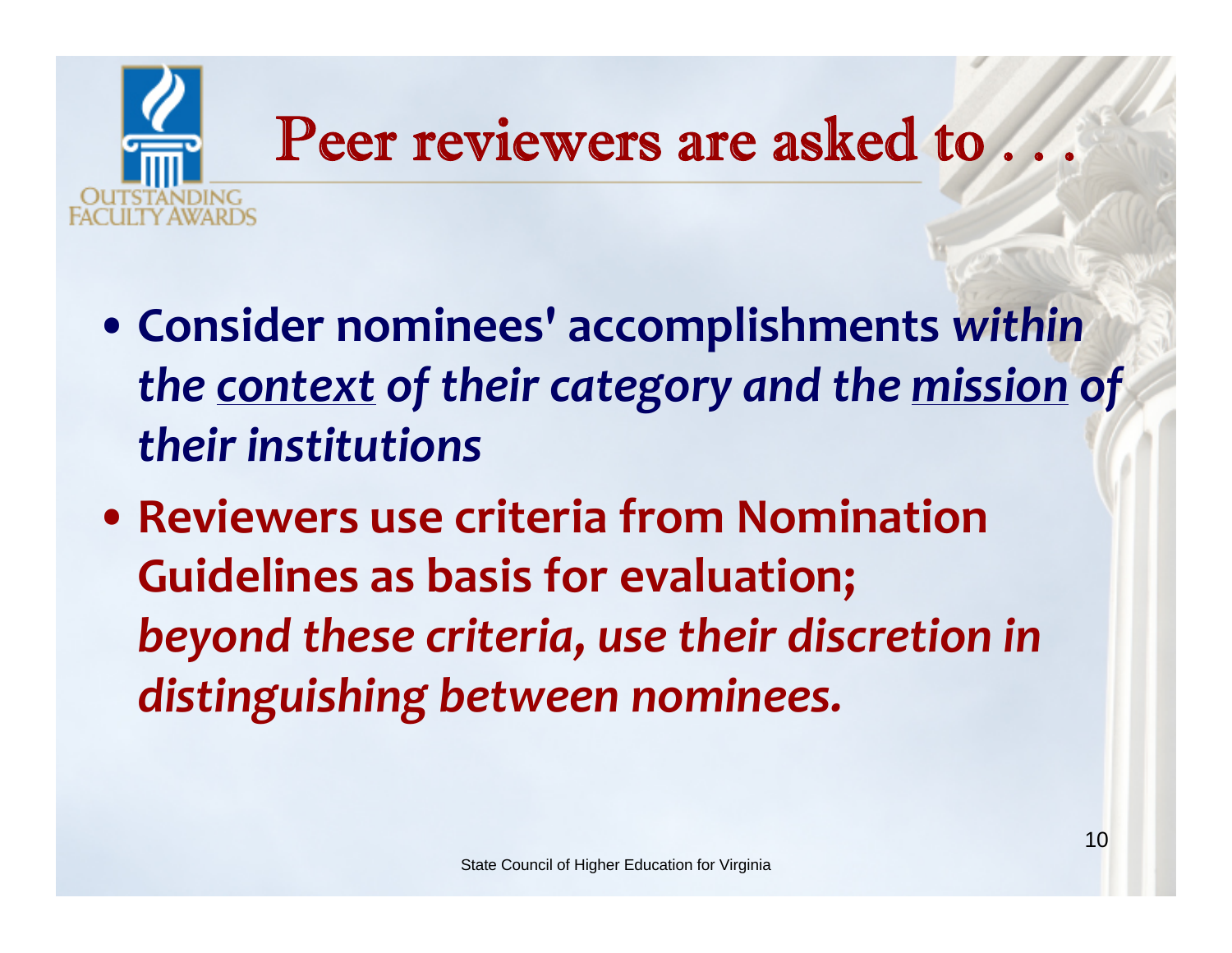

#### Final Review Panel

- •**Chaired by Dr. Mimi Elrod, Member of SCHEV Council**
- •**Composed of**
	- **Other members of SCHEV Council**
	- **Members of Academic Community**
	- $\mathcal{L}_{\mathcal{A}}$  , and the set of  $\mathcal{L}_{\mathcal{A}}$  **Leaders of Business, Community and Government**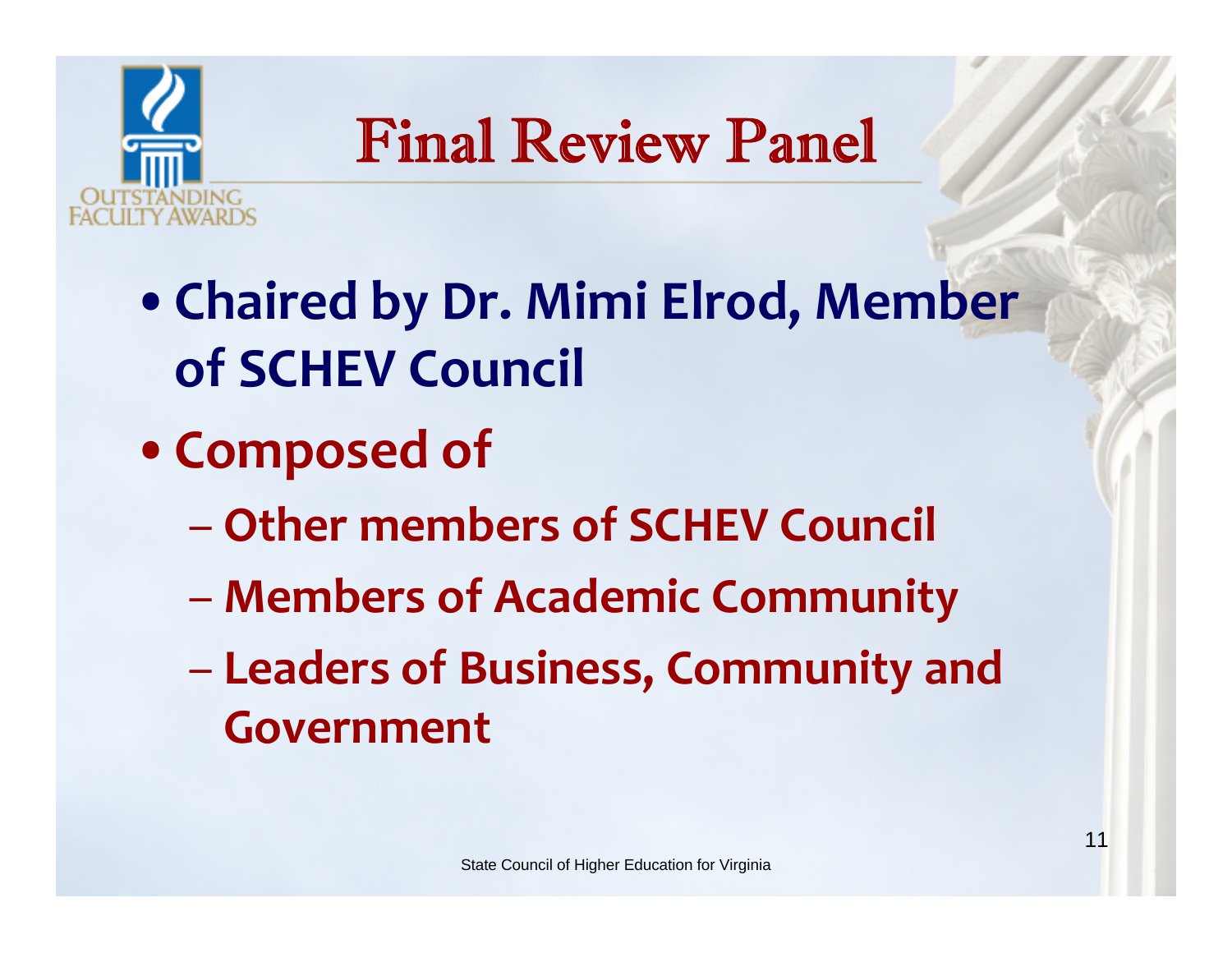

#### Final Review Panel

- **Considers nominees' accomplishments** *within the context context of their category category and the mission mission of their institutions institutions*
- **Uses criteria from Nomination Guidelines as basis for evaluation;** *beyond these criteria, use their discretion in distinguishing between nominees.*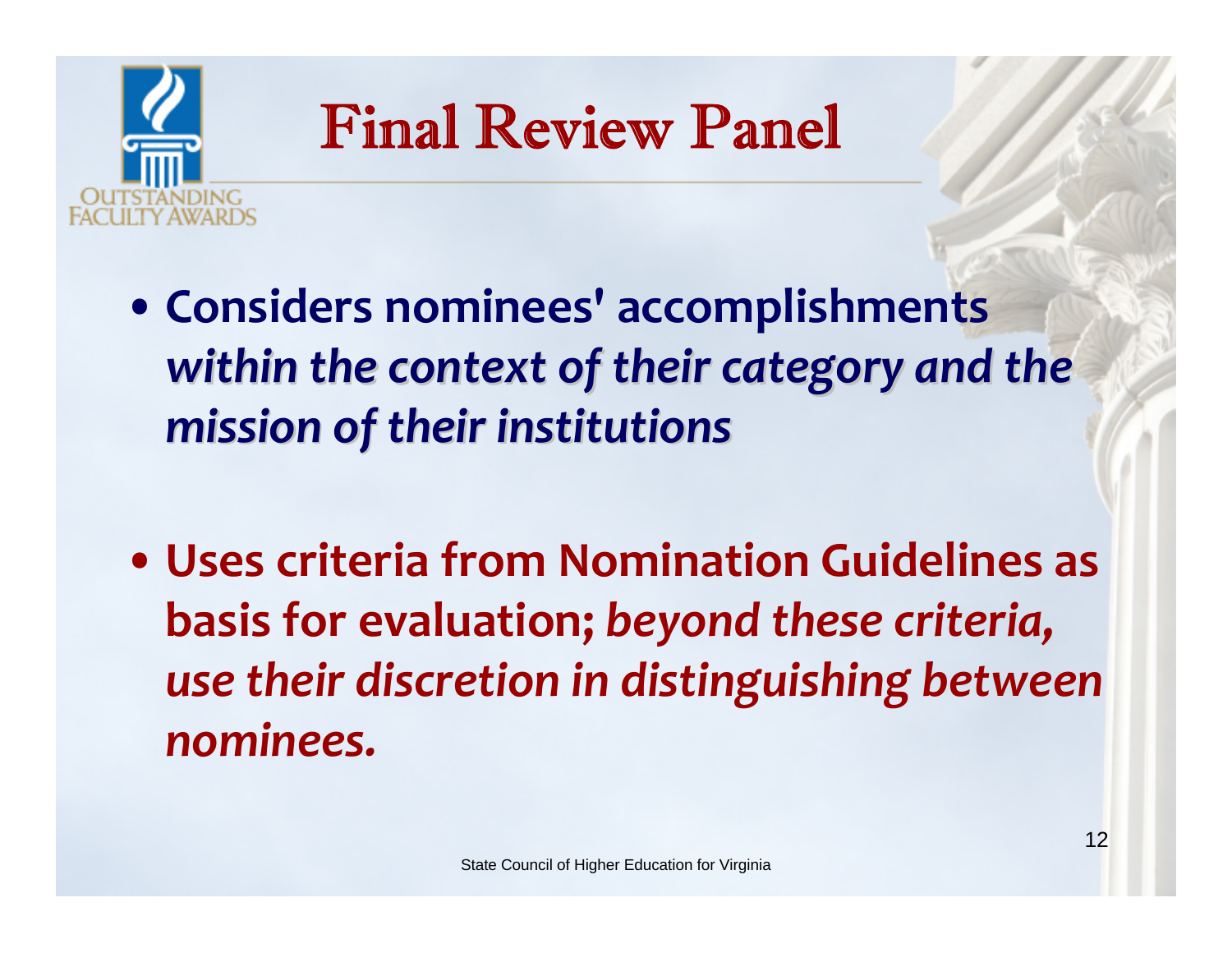

### Final Review Process:

- **1. Each finalist is rated individually**
- **2. A recipient from** *each* **category is chosen first**
- **3. All remaining finalists (except Rising Stars) compete for remaining slots**
- **4. Each year <sup>a</sup> total of <sup>12</sup> recipients are chosen**